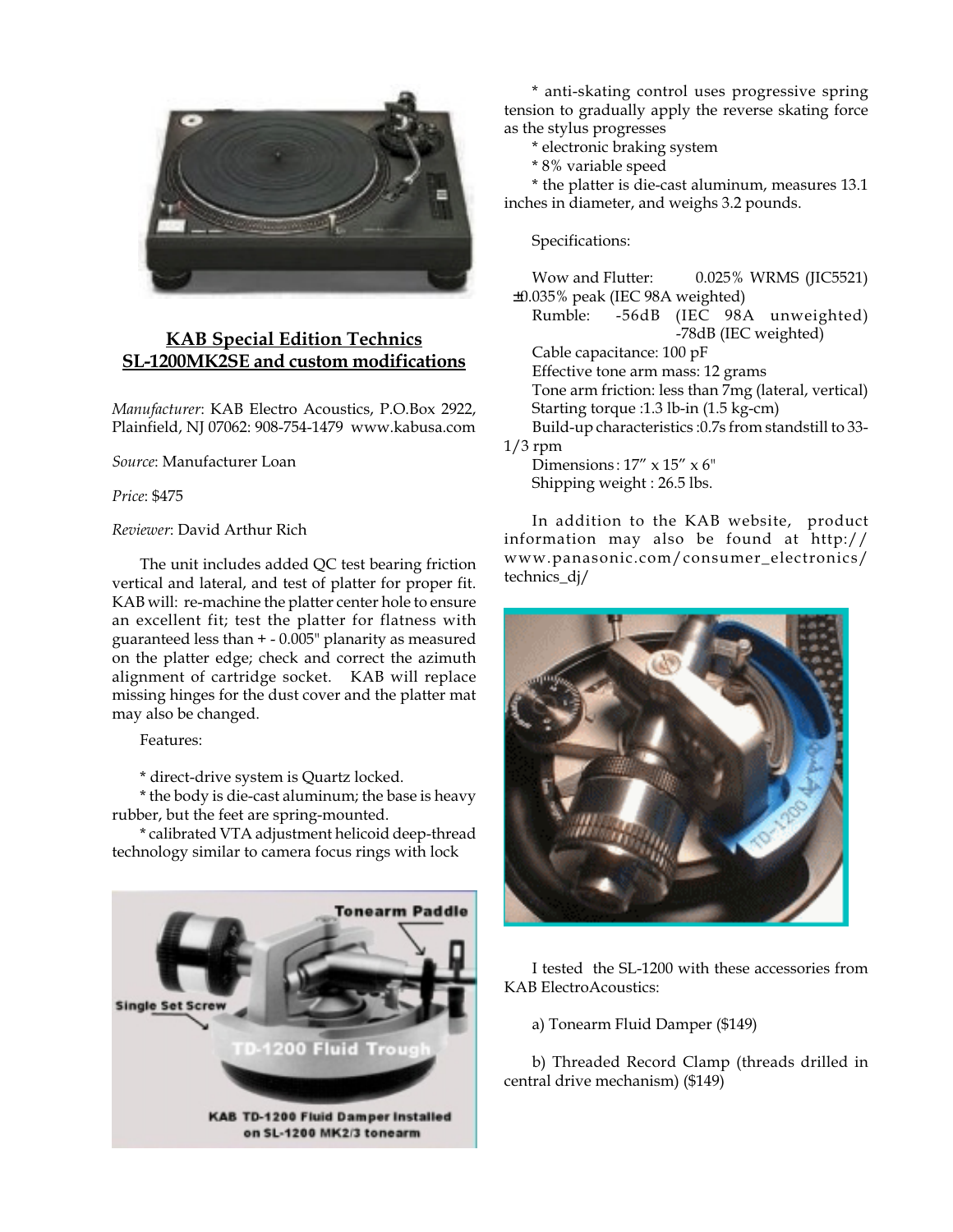

c) Integrated cartridge/head design with specific alignment for the SL-1200

KAB/Ortofon Concorde Pro / Stylus 40 Integrated Cartridge (\$339)

KAB/Ortofon Concorde Pro / Stylus 30 Integrated Cartridge (\$239)



Other options that I did not test are:

a) KAB/ Stanton Groovemaster II AE Integrated Cartridge with nude Stereohedron stylus \$225 (about 10 stylus assemblies are left)

b) Spring isolator feet (\$200)

c) 78 RPM speed capability (\$175)

Turntable manufacture has emerged as a cottage industry. Among the hundreds of available units, the Technics SL-1200MK2SE reigns supreme for its low rumble, wow and flutter, and exquisite construction. The SL1200MK2 is a living fossil because it remains a DJ favorite: the starting torque of 1.3 lb-in. builds-up characteristics from standstill to 33-1/3 rpm in less than a second, and the bearing assemblies can withstand repeated pounding. During the halcyon days, you could pay-up to purchase Technics with even better performance and Technics had competition from other major Japanese companies. The 1978vintage Technics SL1000 MK2 (\$1400) had a better constructed arm mounted directly to rock-like material that must have weighed a ton. But these are gone because the Technics SL-1200MK had the combination of a good price and excellent reliability for the DJ.

The distribution channel for the SL1200 is not the high-end hi-fi store or Best Buys; instead, you are more likely to find the unit at the pro audio section in the back of your local guitar store. In turn, Technics has made concessions for the DJ which audiophiles may not appreciate. The dust cover hinges are removed to give the Grandmaster more working space and some family members have special arm modes to allow for running the turntable backwards without skipping. Also to achieve the low price of the table, some units may have small manufacturing defects that would bother the audiophile but not the DJ. To work around these issues, you need to find someone, like KAB Electro Acoustics, who can QC for small manufacturing glitches that DJs will miss.

Why does KAB start with the SL1200? If it can take the punishment of a DJ, it surely should perform like new for years in the home. Furthermore, we are talking 10dB+ better rumble specs than anything else I know of and peak wow and flutter often an order of magnitude lower. The bearing friction of the tonearm is specified to be 0.1% of the minimum recommended tracking force of 0.75 grams. KAB is a brave little company because they dare to unravel mysteries of high-end audio where the one-eyed man is king in the land of the blind. It is far easier to sell expensive turntables and moving-coil cartridges than it is to dispel the mystique of high-end audio. Further, manufacturers of cartridges and accessories may cut and run for fear of being associated with an entity that makes discordant noises with audiophile tenets.

With data in hand, KAB is ready to participate in a debate if an audiophile wants to start one. Take what is doctrine to the audiophile – belt drives trump direct drive. KAB will point out that the new audiophile discs are often cut on a lathe driven by a Technics SP-02 direct drive motor.

Lacking the equipment to do so, I cannot confirm Technics' specifications, nor could I find an independent review of this class of Technics table. The company tended to send out lower-priced units for evaluation. How do I know what was tested? I used the Roger Russel site www.roger-russel.com/ magrev.htm. The site is a chronology of reviews in *High Fidelity*, *Stereo Review*, and *Audio* dating from the 1950s till the death of each magazine.

*Audio* did review the ultimate Technics turntable, the SP-10MK3 (\$2500 with no tonearm). The unit's specification supplied by Technics was even better performance than the SL-1200, and in its review, the unit achieved an unweighted rumble of -68dB (8dB better than its Technics spec) and a weighted wow and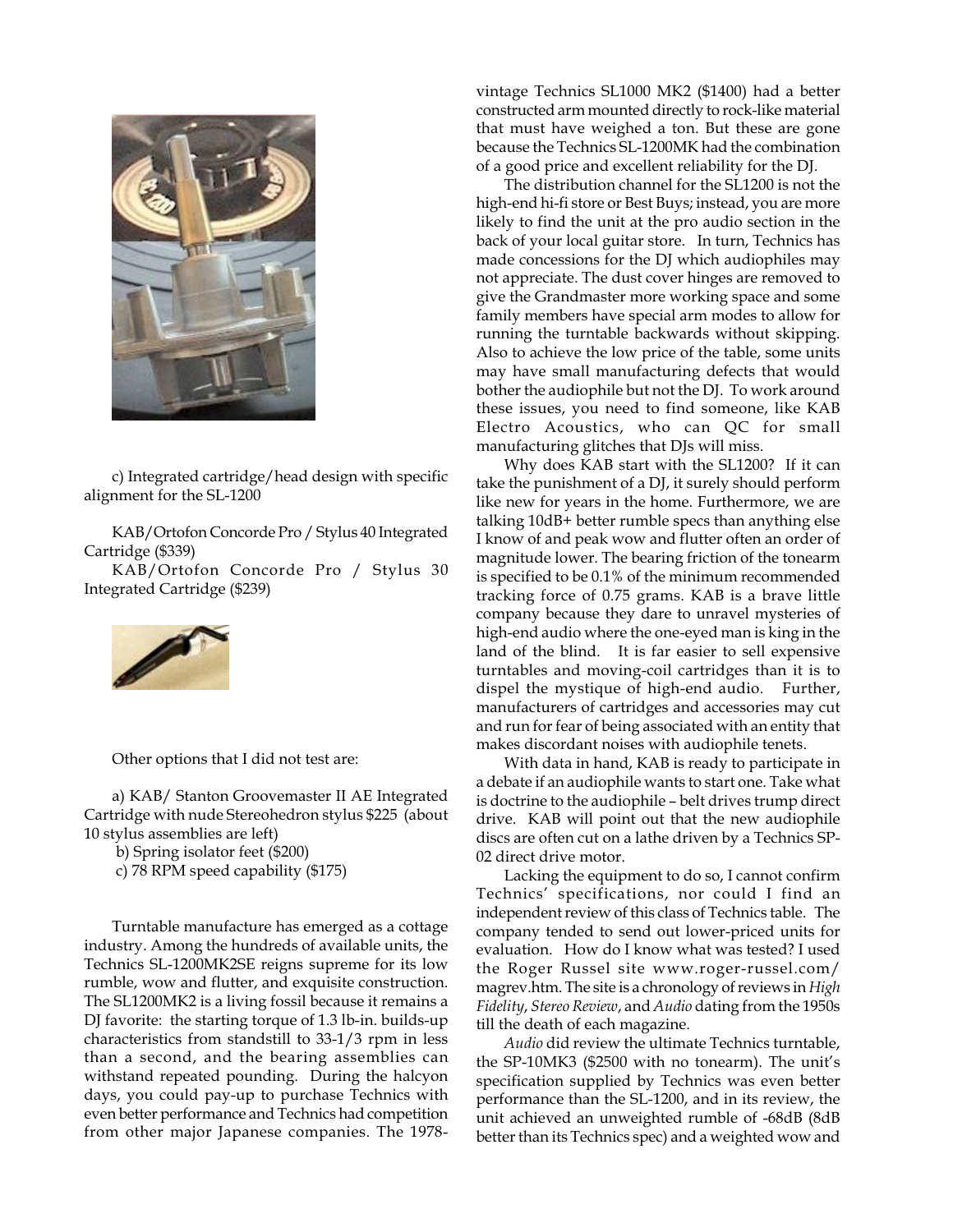flutter 50% lower than the specified value of 0.021%. The peak-to-peak wow and flutter measurements were dominated by spectrum below 10Hz, quite different than belt drive units. There is a significant spike around 0.5Hz, which was more a measure of the centeredness of the test disc than anything else. At frequencies in the bass region of the audible band, the closed loop servo system of the table reduces the speed variation by negative feedback. The speed sensing element being part of the platter itself Belt-drive turntables cannot sense speed at the platter and correct at the motor because of the high-pass filter function of the belt. If the Technics SL-1200MK2SE exceeds the specifications provided by Technics for the SL-1200MK2SE in the same way that the SP-10MK3 did in the *Audio* review then it is a truly precise device.

To test whether the sound improves upon that of a belt-drive unit, I used my old Thorens TD125MKII with an SME 3009 Series II improved arm for comparison. This was a state-of-the-art combo in the mid 1970's and commands \$1,000 on Ebay in excellent condition. I have the original belt and the turntable bearing shaft has not been lubricated – according to the instructions, this requires, I am not making this up, Caltex Regal oil B, with no substitutions. The users manual states bearing maintenance should be scheduled for several thousand-running hours. Depending on what several means I may not have accumulated that much time on this table.

For the comparison, I used an Audio Technica AT440Mla cartridge (see test results below). The turntable comparison employed the same matched level CD-R based test as I used for my cartridge test (please refer to the sidebar). I recorded my CD-R 10 vinyl test recordings samples on the Thorens / SME and then I recorded them on the Technics. Since I was interested in performance for transcription to CD-R, I turned off the volume and listened on headphones. This ensured no acoustic feedback, which would have occurred with any turntable eight feet away from the flat to 25Hz NHT Xd subwoofer. Without a floating suspension, the Technics may be more susceptible to acoustic feedback than tables in the upper \$1000s, but the problem is eliminated by recording in silence to CD-R and then listening to the CD-R.

By instantaneously switching on the CD-R, the sound was more stable on the Technics. The measurements indicate the results are plausible, but I was surprised at how readily audible it was. Perhaps, the upper midrange was a tad cleaner, though this was not a blind test and hence, I could be biased. Also, the arms are of different effective mass (I did the comparison without the tonearm damper option discussed below). As noted in the sidebar, I wish I could post my wave files on the web site for you to compare.

Using this turntable is a world beyond the Thornes

/ SME combo. It starts instantly, tolerates any record cleaning system, and stops on a dime thanks to Technics' unique electronic brake that brings things to halt in less than a second. No more waiting for what seems forever for the turntable to stop so you can remove your record off the table and put the next one on. With well over one hundred record changes required to make the CD-R's amidst the numerous combinations of turntables, cartridges, and preamps, I would have given up on this survey had it not been for the Technics.

VTA adjustment is made via a helicoid thread knob with lock. On the SME 3009, like many high-end arms, a set screw in the base is released to move the arm up or down by hand. Needless to say, the level of precision you can achieve with this simple set up is an order of magnitude lower and the inconvenience factor is a couple of orders of magnitude higher. Since I was dealing with five cartridges of varying heights, I appreciated the VTA adjustment.

The arm down force adjustment and the cuing lever are the only things reminiscent of a sub-\$500 table. The weakest link is the lack of cue-damping going up. Many Japanese tables of the early 80's had front buttons that engaged motorized cueing of the arm. Since this type of delayed curing is not of an advantage to a DJ, it is not surprising that this feature got lost during the subsequent evolution of the turntable. The look and feel of the cueing bar might invite concern, but if it can survive years of use in the night club, it is apparently stronger than it looks. In deference to the DJ, a stylus light has been added to make cueing of records easier.

KAB makes available a vast assortment of addons for the SL11200 series. Some were listed above and I tested one of their specially designed cartridges. Of the accessories, the \$150 damping system is the most important. The unit itself is better understood from the picture above. The paddle is connected to the arm and sits in a fluid trough that holds viscous silicone. The system looks similar to the one found on current SME arms costing four figures. Unfortunately, the exposed silicone collects dirt over time; KAB claims this will not affect the properties of the fluid.

Those of you who have the last Shure test disc from years past may recall it had a cartridge resonance test. A cartridge may go into spasms (literally trying to jump from the groove) when a band at the arm – cartridge resonance frequency was played by the cartridge. Under this condition the fluid damping system keeps the cartridge in the groove with any cantilever movement almost eliminated and the fluid damper reduces low frequency fluctuations on a VU meter. This is the type of low frequency energy that ported speakers despise. CD-R testing on headphones surprisingly showed the addition of the fluid damper while a measurable phenomenon was not audible. The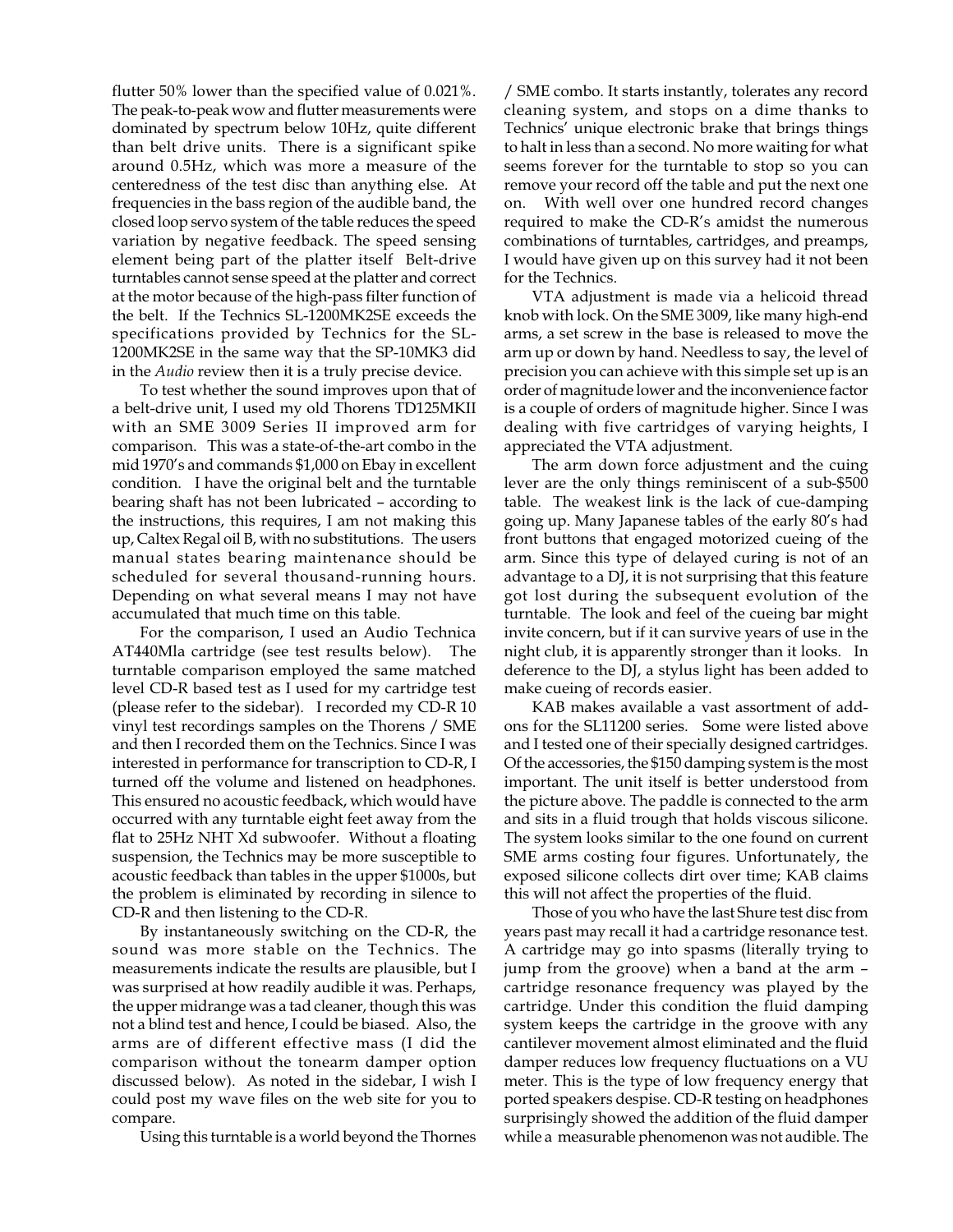results might have been different, were I using test records with organ or highly warped records.

KAB also sent a record clamp that attaches to the center spindle. KAB bores out the center of the spindle so the down force is supplied by the action of screwing the clamp down and not the weight of the clamp. A heavy clamp, sold by others, could hurt the bearing of any table. Be careful of dust on the platter mat or B side of the record or dust will embed the B side of the record when you clamp the disc down. This setup reduced fluctuations on the VU meter, especially before the damping system was activated. Given the need to bore out the center spindle, this option is pricy, your money may be better spent on a cartridge upgrade rather than the record clamp. Since the clamp must be turned many times, applying and removing the clamp can be time consuming. That removes the advantage of the SL1200s ability to allow you to get records off and on the table in a flash. On the upside, the clamp material that touches the label has been chosen so that the clamp will not scratch it.

Except for the mechanical cueing lever, I found no downside to the turntable relative to others I have used. KAB Custom Technics SL-1200MK2SE sounded better because it measures better. I highly recommend the unit as a first step in building a state of the art turntable reproduction system. Later, you can upgrade to a cartridge worthy of the arm and a phono preamp worthy of the rest of the setup.

## **Cartridges**

We move on to the selection process for the cartridges used in this test. This turns out be a relatively disappointing exercise since many of the best are discontinued. Shure, for example, discontinued the V15 5MR, and even the stylus is discontinued. Fans of the Stanton Collectors series 100 as well as the 881/ 981 are similarly out of luck, though some upper end Stanton styluses can be found on the web with KAB being one of the few sources and a notable lower priced one. Ortofon remains in business, but there, nothing in a sensible price range that is new. Audio Technica is producing some new cartridges, mostly variants of older designs as a result of material changes (Beryllium, for example, is out, perhaps for safety reasons). The top of the line Audio Technica cartridge included in the survey, with newly optimized coil inductance and resistance, was introduced within the last eighteen months.

Conveniently, I had a Shure V 15 VMR against which I could benchmark the newer cartridges. The Shure did not win in the matched-level subjective testing (see sidebar below), so do not run to Ebay to locate a used one of unknown quality. I also own a Stanton 681EEE which is still manufactured, but I have

the oldest MK 1 model. Stanton was unwilling to supply me with a sample of the relatively new MK 3 version of the 681 EEE; this is a downgrade from the 681EEE-S MK 2 since it replaces the Stereohedron stylus of the MK 2 with an elliptical stylus like the one in the original. If you crave the Stereohedron stylus, you are almost out of luck. The only stylus you can get directly from Stanton for the 681EEE is elliptical; however, KAB has a source with Stereohedron styluses that fit the 681 series.

Measuring cartridges is a lost art. You need dedicated test discs no longer in print. Tracking notch filters timed to move with a sweep tone on a disk are needed to get above the noise floor of the disk, especially at higher frequencies. I do not have this equipment but since the design of cartridges has been generally static, I will reference measurements made by cognoscenti such as the folks at *High Fidelity* and *Audio*. I am missing references to *Stereo Review* because I could not locate copies of the appropriate back issues.I chose recordings from my collection that sound good (some have not been played for more than a decade) and are worthwhile preserving on CD-R. These include recordings from Decca/London, RCA, Angel/EMI, Philips, Nonesuch and Argo. I could not identify a DGG or Columbia recording worthy of inclusion in this test. I also excluded special audiophile discs and made no attempt to obtain new vinyl from sources that specialize in producing this material today. I will leave subjective evaluations of those recordings to the vinyl-beats-CD crowd, but I did include a 1950's-vintage "Shaded Dog" red-seal RCA in the test collection. Often a "Shaded Dog" will come your way from someone who is willing to part with their vintage collection because they no longer have use for it. When I see a record that has some value I point it out to the owner of the collection but I have yet to find anyeone interested in selling this stuff cheaply on the promise that I am going to enjoy them. Most of my recordings had been played many times and the ones from the 1970s had seen a hard life as they were played with an elliptical stylus mounted on Garrard automatic turntables. Some of the records you can pick up from friends, garage sales, or the library may be in worse shape. For some reason a few "Shaded Dog" RCAs I gathered up show signs of limited use. Nonetheless, I expected the cartridges reviewed herein, with high technology styluses, to overcome the damage by tracing some of the less damaged vinyl where possible. I should note I am not going to give you the list of what I used in the test as this will only drive up the price of these records and my object here is not to supply you with a list of test records, but instead point you to a turntable system that will do the best job with the records you already have.I also tried some records that saw limited play, usually because I found the work or the performance to be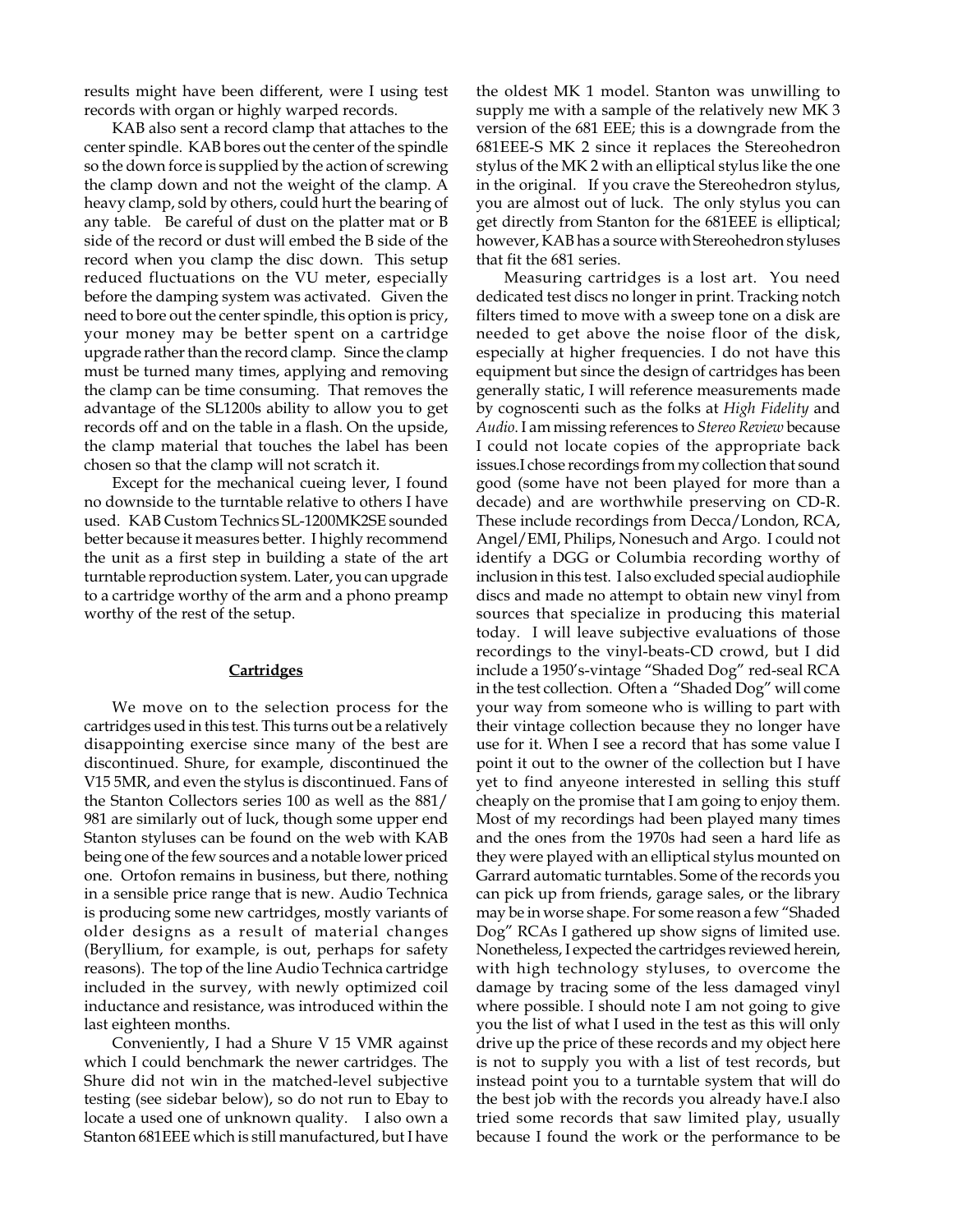uninteresting. I even found a couple of unopened recordings mostly purchased to replace ones that I had played so often I had almost eaten through to the other side of the record. I was quickly reminded that records, especially those produced when oil prices spiked in the 70s, can be noisy even on the first play. This sort of noise can be attenuated by some of the modern stylus shapes while others, designed to track the most highly-modulated grooves of audiophile vinyl, can worsen the situation.When I speak of "tracking," I refer to real world discs. Almost no record that I used achieved the groove velocities that would be considered difficult to track in the same vein as cartridge manufacturers speak about "trackability." This is a function of the simple fact that most vinyl was cut so a KLH all-in-one record player could play it. Before CD arrived I was often driven crazy by some 1950 and 1960's-vintage vinyl audibly which mistracked no mater what stylus or turntable I threw at them. The truth was revealed when CD reissues of these discs appeared. The same "mistracking" could be heard on the CD. It was clear that this distortion was in fact tape saturation and my turntable system had been faithfully reproducing the distortion. How could I have know the distortion was already cut into the vinyl – those hard to track records were, in fact, not hard to track at all. Mistracking is often a phantom – many times you are actually hearing groove wear. When highly percussive instruments were present, it was possible to discern what may have been native mistracking I was surprised to find that some stylus shapes actually minimized the mistracking do to grove ware. I elaborate on this later.

## **An Extended Sidebar: A New Methodology to Test Old Technology**

Testing vinyl is painful. If you want to AB a cartridge, you need two matched tables and two copies of the same record and perhaps two matched phono preamps (since switching between phono cartridges adds switch capacitance and can create large impulses). To avoid the switching transient at the phono preamp output, you must wait a second or more to let the preamps settle. Syncing the two records is a pain even if the two turntables are locked in speed, and doing a level match to 0.2dB is as tedious as with any matched-level test. The same goes for comparing tables, and even RIAA preamps present problems because you cannot parallel a cartridge input to two preamps owing to loading issues. Therefore, you still need to switch at the input *and* the output. So what to do —use a CD-R as an intermediary.

Here is how I approached the cartridge test with a CD-R on hand:

1) Install the first test cartridge in the normal fashion. Use a good turntable and phono preamp to ensure that the cartridge's sound will dominate.

2) Find a test record with a 1 kHz standard recording level (5cm/sec)

3) Insert a precision trimmer (I used a ten-turn potentiometer for each channel) between the RIAA preamp and the CD-R player. For starters, apply 2dB of attenuation.

4) Set the signal level of the CD-R to –20dB to ensure all but the craziest cut disks will not overload the analog-to-digital converter (ADC) of the CD-R recorder while still giving you 70dB of signal-to-noise (SNR) relative to the noise level of the ADC (we assume here the ADC has a worst case equivalent number of bits of 15 which is common for most CD-R recorders). Surface noise and rumble will be far higher than the ADC quantization noise sitting at -70dB.

Make sure the test disc tone is recorded to the CD-R. As an option you can try to match the levels of the tone using the precision attenuator if you have individual ones for the left and right. Unfortunately, an exact match will be difficult because the resolution of the meter on a CD-R does not have sufficient granularity; even a professional one will be coarse around -20dB. The recorded tone is essential to what comes later.

5) Now we go on and record our test music samples from the vinyl. I found four minute cuts to be sufficient and wound up with about ten test recordings per CD-R.

6) Start this step any time, even weeks later, as long as you recorded the tone on the CD-R in step 4. Indeed, while I waited for some cartridges to arrive, almost two months passed before I had all my CD-Rs recorded.

Connect a meter that will resolve 0.2dB differences to the CD player's output. The level meters on the CD-R will not give you enough resolution; instead, you will need something external, probably with some gain in the channel. I used a reel-to-reel tape recorder with large analog meters and applied the gain using the record gain knob. Next, play the tone from your first test disc and establish 0 dB on the external meter. The absolute gain in the meter channel does not matter.

7) Install the second cartridge and put a new CD-R in the recorder.

Play the same record with the test tone you used earlier in step 2 and adjust the trim pots to achieve the same 0 dB on your external meters. You can level balance the two channels (cartridges can have up to 2 dB variations between the channels) if your trim adjuster allows for that as mine does. Noise on the vinyl test disc will make the meter flutter around the signal level. If you get a 0.3 - 0.5dB match to the reference level on the first test CD-R that may be all you can achieve. Make sure you record the tone on the CD for future reference.

8) Repeat step 5.

9) Finalize your CD-Rs and check that the reference